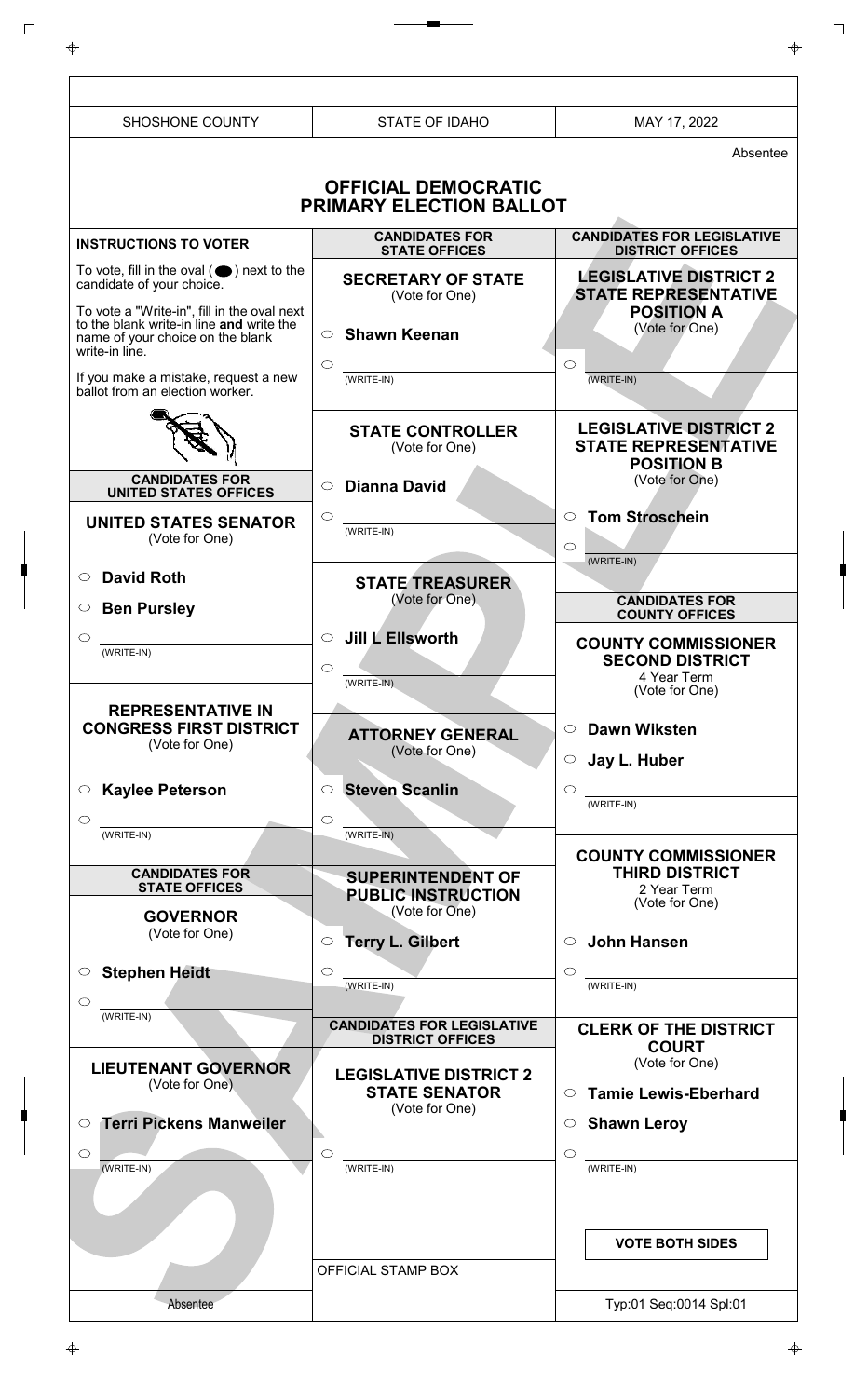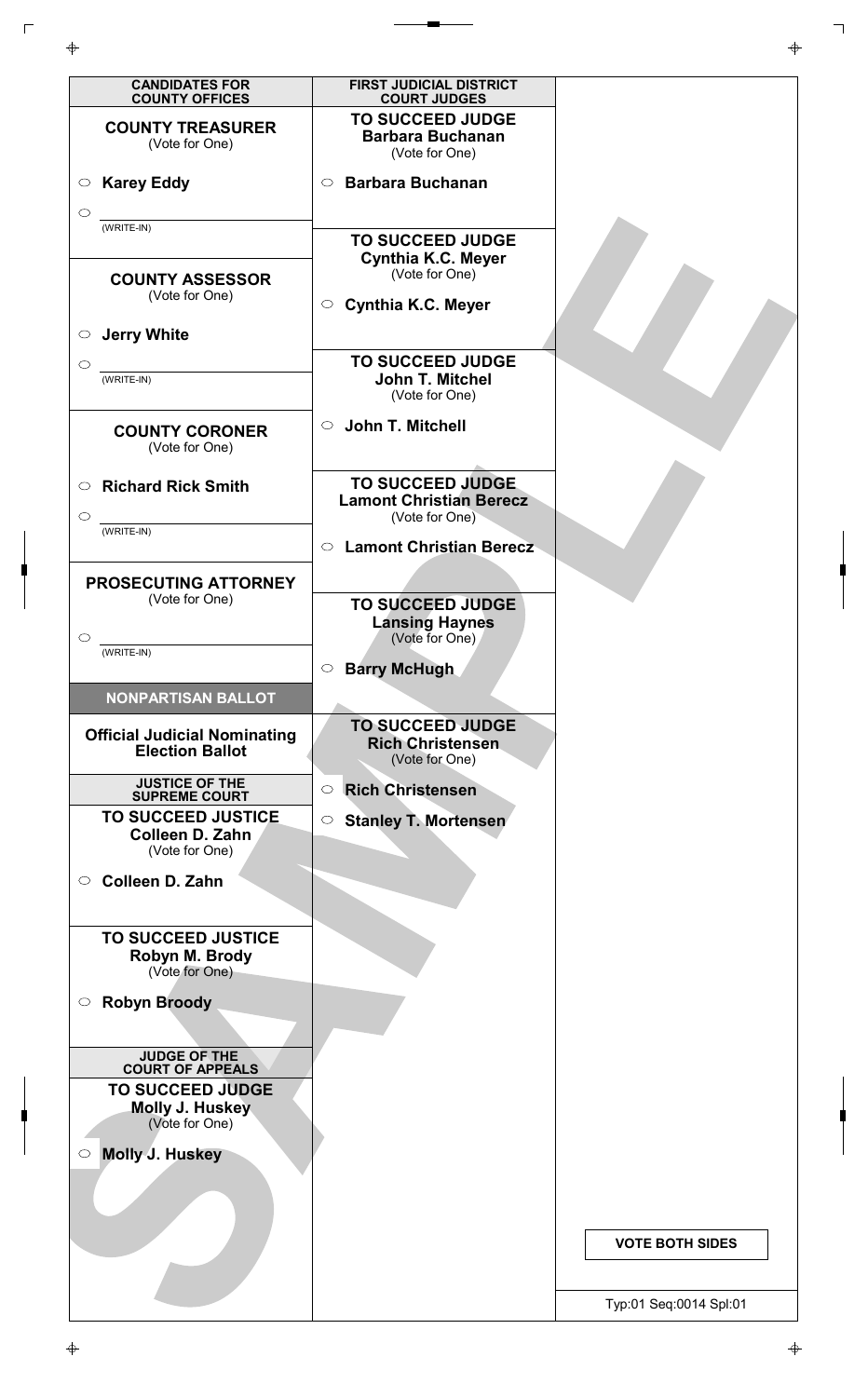| SHOSHONE COUNTY                                                                                                                                                              | <b>STATE OF IDAHO</b>                                                   | MAY 17, 2022                                                                                        |
|------------------------------------------------------------------------------------------------------------------------------------------------------------------------------|-------------------------------------------------------------------------|-----------------------------------------------------------------------------------------------------|
|                                                                                                                                                                              |                                                                         | Absentee                                                                                            |
|                                                                                                                                                                              | <b>OFFICIAL LIBERTARIAN</b>                                             |                                                                                                     |
|                                                                                                                                                                              | PRIMARY ELECTION BALLOT                                                 |                                                                                                     |
| <b>INSTRUCTIONS TO VOTER</b>                                                                                                                                                 | <b>CANDIDATES FOR</b><br><b>STATE OFFICES</b>                           | <b>CANDIDATES FOR LEGISLATIVE</b><br><b>DISTRICT OFFICES</b>                                        |
| To vote, fill in the oval $($ $\bullet)$ next to the<br>candidate of your choice.<br>To vote a "Write-in", fill in the oval next<br>to the blank write-in line and write the | <b>SECRETARY OF STATE</b><br>(Vote for One)<br>$\circ$                  | <b>LEGISLATIVE DISTRICT 2</b><br><b>STATE REPRESENTATIVE</b><br><b>POSITION B</b><br>(Vote for One) |
| name of your choice on the blank<br>write-in line.<br>If you make a mistake, request a new                                                                                   | (WRITE-IN)                                                              | JenniferAnn Luoma<br>$\circ$                                                                        |
| ballot from an election worker.                                                                                                                                              | <b>STATE CONTROLLER</b><br>(Vote for One)                               | $\circ$<br>(WRITE-IN)                                                                               |
|                                                                                                                                                                              | $\circ$<br>(WRITE-IN)                                                   | <b>CANDIDATES FOR</b><br><b>COUNTY OFFICES</b>                                                      |
| <b>CANDIDATES FOR</b><br><b>UNITED STATES OFFICES</b>                                                                                                                        |                                                                         | <b>COUNTY COMMISSIONER</b>                                                                          |
| <b>UNITED STATES SENATOR</b><br>(Vote for One)                                                                                                                               | <b>STATE TREASURER</b><br>(Vote for One)                                | <b>SECOND DISTRICT</b><br>4 Year Term<br>(Vote for One)                                             |
| $\circ$<br><b>Idaho Sierra Law</b><br>(also known as Carta Reale Sierra)                                                                                                     | $\circ$<br>(WRITE-IN)                                                   | $\circ$<br>(WRITE-IN)                                                                               |
| ◯<br>(WRITE-IN)                                                                                                                                                              | <b>ATTORNEY GENERAL</b><br>(Vote for One)                               | <b>COUNTY COMMISSIONER</b><br><b>THIRD DISTRICT</b><br>2 Year Term                                  |
| <b>REPRESENTATIVE IN</b><br><b>CONGRESS FIRST DISTRICT</b>                                                                                                                   | $\circ$<br>(WRITE-IN)                                                   | (Vote for One)<br>$\circ$                                                                           |
| (Vote for One)                                                                                                                                                               | <b>SUPERINTENDENT OF</b>                                                | (WRITE-IN)                                                                                          |
| <b>Joe Evans</b><br>O                                                                                                                                                        | <b>PUBLIC INSTRUCTION</b><br>(Vote for One)                             | <b>CLERK OF THE DISTRICT</b><br><b>COURT</b>                                                        |
| $\circlearrowright$<br>(WRITE-IN)                                                                                                                                            | $\circ$<br>(WRITE-IN)                                                   | (Vote for One)<br>$\circ$                                                                           |
| <b>CANDIDATES FOR</b><br><b>STATE OFFICES</b>                                                                                                                                | <b>CANDIDATES FOR LEGISLATIVE</b><br><b>DISTRICT OFFICES</b>            | (WRITE-IN)                                                                                          |
| <b>GOVERNOR</b><br>(Vote for One)                                                                                                                                            | <b>LEGISLATIVE DISTRICT 2</b><br><b>STATE SENATOR</b><br>(Vote for One) | <b>COUNTY TREASURER</b><br>(Vote for One)                                                           |
| <b>Paul Sand</b><br>$\circ$                                                                                                                                                  |                                                                         | ◯<br>(WRITE-IN)                                                                                     |
| John Dionne Jr.<br>$\circ$                                                                                                                                                   | $\circ$<br>(WRITE-IN)                                                   |                                                                                                     |
| $\circlearrowright$<br>(WRITE-IN)                                                                                                                                            | <b>LEGISLATIVE DISTRICT 2</b><br><b>STATE REPRESENTATIVE</b>            | <b>COUNTY ASSESSOR</b><br>(Vote for One)                                                            |
| <b>LIEUTENANT GOVERNOR</b><br>(Vote for One)                                                                                                                                 | <b>POSITION A</b><br>(Vote for One)                                     | $\bigcirc$<br>(WRITE-IN)                                                                            |
| $\bigcirc$<br>$(WRITE-IN)$                                                                                                                                                   | $\circlearrowright$<br>(WRITE-IN)                                       |                                                                                                     |
|                                                                                                                                                                              |                                                                         | <b>VOTE BOTH SIDES</b>                                                                              |
|                                                                                                                                                                              | OFFICIAL STAMP BOX                                                      |                                                                                                     |
| Absentee                                                                                                                                                                     |                                                                         | Typ:02 Seq:0014 Spl:01                                                                              |

 $\mathord{\parallel}$ 

 $\overline{\mathbb{F}}$ 

 $\begin{array}{c} \n \downarrow \\ \n \downarrow \\ \n \downarrow \n \end{array}$ 

 $\downarrow$ 

 $\overline{\phantom{a}}$ 

 $\overline{\Phi}$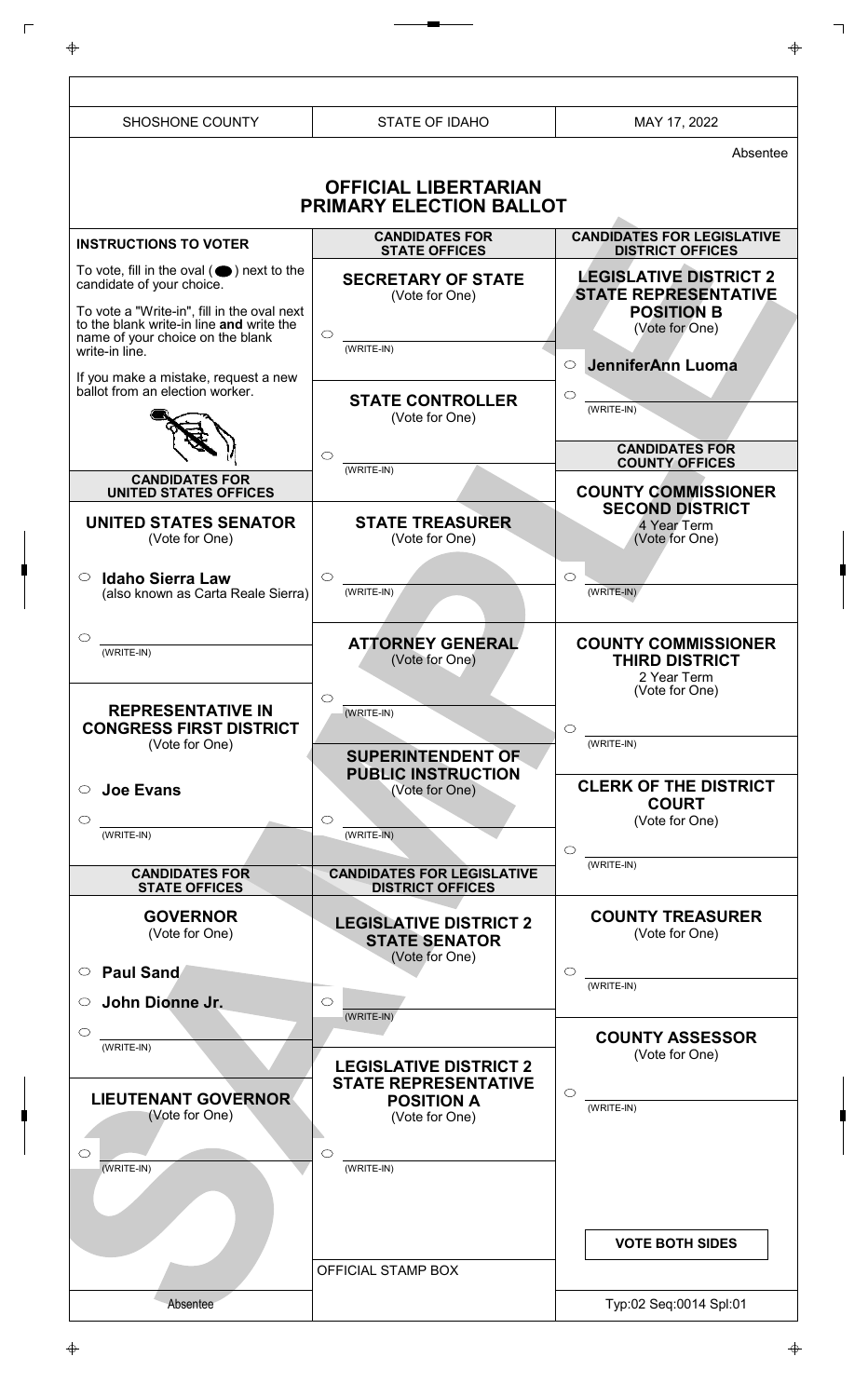| <b>CANDIDATES FOR</b><br><b>COUNTY OFFICES</b>                         | FIRST JUDICIAL DISTRICT<br><b>COURT JUDGES</b>                              |                        |
|------------------------------------------------------------------------|-----------------------------------------------------------------------------|------------------------|
| <b>COUNTY CORONER</b><br>(Vote for One)                                | <b>TO SUCCEED JUDGE</b><br><b>Lamont Christian Berecz</b><br>(Vote for One) |                        |
| $\circ$<br>(WRITE-IN)                                                  | <b>Lamont Christian Berecz</b><br>$\circ$                                   |                        |
| PROSECUTING ATTORNEY<br>(Vote for One)                                 | <b>TO SUCCEED JUDGE</b><br><b>Lansing Haynes</b><br>(Vote for One)          |                        |
| $\circ$<br>(WRITE-IN)                                                  | <b>Barry McHugh</b><br>$\circ$                                              |                        |
| <b>NONPARTISAN BALLOT</b>                                              | <b>TO SUCCEED JUDGE</b><br><b>Rich Christensen</b><br>(Vote for One)        |                        |
| <b>Official Judicial Nominating</b><br><b>Election Ballot</b>          | <b>Rich Christensen</b><br>$\bigcirc$                                       |                        |
| <b>JUSTICE OF THE</b><br><b>SUPREME COURT</b>                          | <b>Stanley T. Mortensen</b><br>$\circ$                                      |                        |
| <b>TO SUCCEED JUSTICE</b><br>Colleen D. Zahn<br>(Vote for One)         |                                                                             |                        |
| <b>Colleen D. Zahn</b><br>$\circ$                                      |                                                                             |                        |
| <b>TO SUCCEED JUSTICE</b><br>Robyn M. Brody<br>(Vote for One)          |                                                                             |                        |
| ○ Robyn Broody                                                         |                                                                             |                        |
| <b>JUDGE OF THE</b><br><b>COURT OF APPEALS</b>                         |                                                                             |                        |
| <b>TO SUCCEED JUDGE</b><br>Molly J. Huskey<br>(Vote for One)           |                                                                             |                        |
| Molly J. Huskey<br>$\circ$                                             |                                                                             |                        |
|                                                                        |                                                                             |                        |
| <b>FIRST JUDICIAL DISTRICT</b><br><b>COURT JUDGES</b>                  |                                                                             |                        |
| <b>TO SUCCEED JUDGE</b><br><b>Barbara Buchanan</b><br>(Vote for One)   |                                                                             |                        |
| <b>Barbara Buchanan</b><br>$\circ$                                     |                                                                             |                        |
|                                                                        |                                                                             |                        |
| <b>TO SUCCEED JUDGE</b><br><b>Cynthia K.C. Meyer</b><br>(Vote for One) |                                                                             |                        |
| <b>Cynthia K.C. Meyer</b><br>$\circ$                                   |                                                                             |                        |
| <b>TO SUCCEED JUDGE</b><br>John T. Mitchel<br>(Vote for One)           |                                                                             |                        |
| John T. Mitchell<br>$\circ$                                            |                                                                             | <b>VOTE BOTH SIDES</b> |
|                                                                        |                                                                             | Tvp:02 Seg:0014 Spl:01 |

 $\Gamma$ 

 $\ddot{\Phi}$ 

٦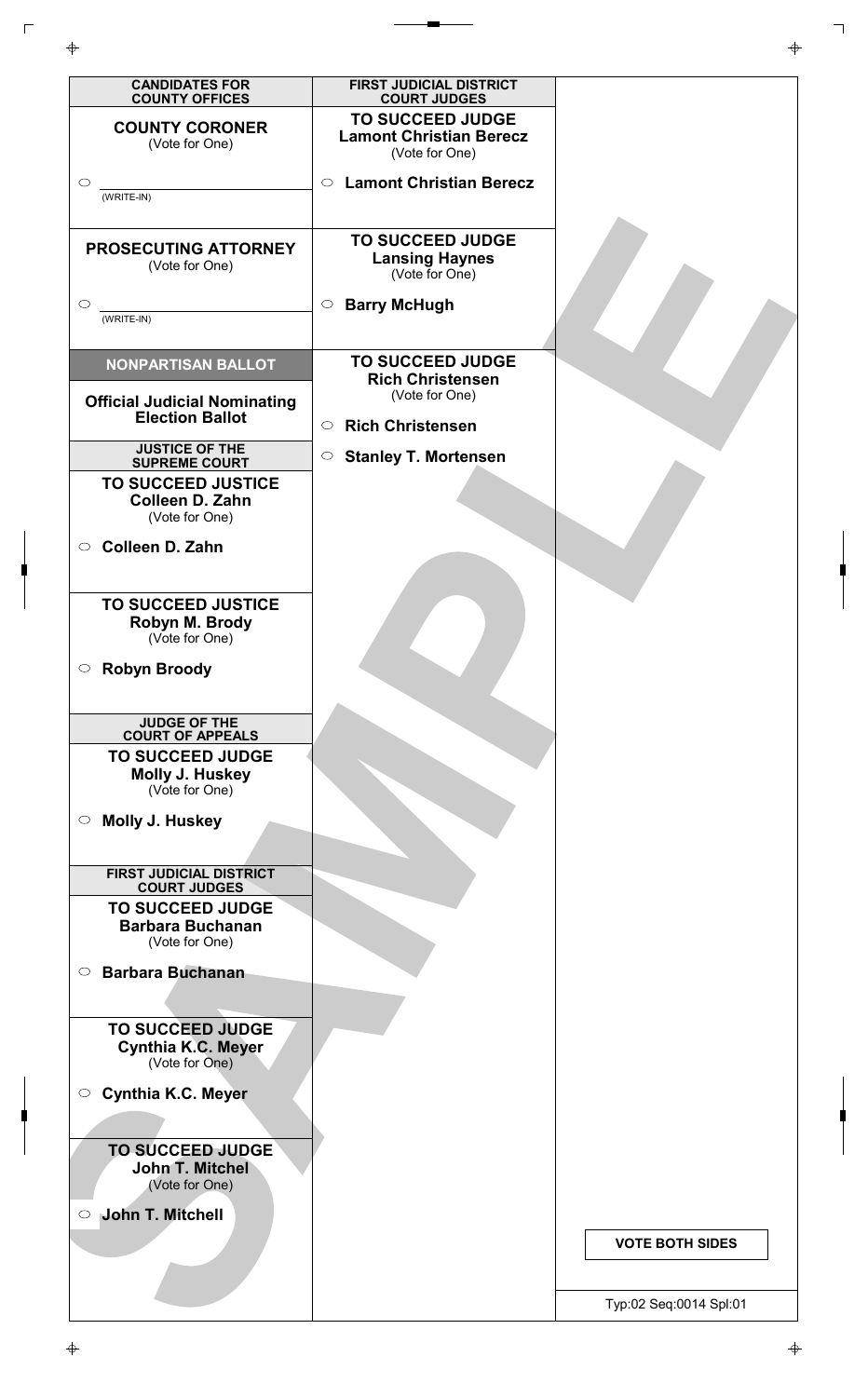| SHOSHONE COUNTY                                                                                                                  | <b>STATE OF IDAHO</b>                                                | MAY 17, 2022                                                            |
|----------------------------------------------------------------------------------------------------------------------------------|----------------------------------------------------------------------|-------------------------------------------------------------------------|
|                                                                                                                                  |                                                                      | Absentee                                                                |
|                                                                                                                                  | <b>OFFICIAL REPUBLICAN</b><br><b>PRIMARY ELECTION BALLOT</b>         |                                                                         |
| <b>INSTRUCTIONS TO VOTER</b>                                                                                                     | <b>CANDIDATES FOR</b><br><b>STATE OFFICES</b>                        | <b>CANDIDATES FOR</b><br><b>STATE OFFICES</b>                           |
| To vote, fill in the oval $($ $\bullet)$ next to the<br>candidate of your choice.<br>To vote a "Write-in", fill in the oval next | <b>GOVERNOR</b><br>(Vote for One)                                    | <b>STATE TREASURER</b><br>(Vote for One)                                |
| to the blank write-in line and write the<br>name of your choice on the blank<br>write-in line.                                   | $\circ$ Lisa Marie                                                   | <b>Julie A. Ellsworth</b><br>$\circ$                                    |
| If you make a mistake, request a new<br>ballot from an election worker.                                                          | <b>Janice McGeachin</b><br>$\circ$<br><b>Cody Usabel</b><br>$\circ$  | $\circ$<br>(WRITE-IN)                                                   |
|                                                                                                                                  | <b>Steven R Bradshaw</b><br>$\circ$<br><b>Ben Cannady</b><br>$\circ$ | <b>ATTORNEY GENERAL</b><br>(Vote for One)                               |
| <b>CANDIDATES FOR</b><br><b>UNITED STATES OFFICES</b>                                                                            | <b>Edward R. Humphreys</b><br>$\circ$                                | Raúl R. Labrador<br>$\circ$                                             |
| <b>UNITED STATES SENATOR</b><br>(Vote for One)                                                                                   | <b>Ashley Jackson</b><br>$\circ$<br><b>Brad Little</b><br>$\circ$    | Arthur ("Art") Macomber<br>$\circ$<br><b>Lawrence Wasden</b><br>$\circ$ |
| <b>Scott Trotter</b><br>$\circ$                                                                                                  | $\circ$<br>(WRITE-IN)                                                | $\circ$<br>(WRITE-IN)                                                   |
| <b>Ramont Turnbull</b><br>$\circ$<br><b>Brenda Bourn</b><br>$\circ$                                                              | <b>LIEUTENANT GOVERNOR</b>                                           | <b>SUPERINTENDENT OF</b>                                                |
| $\circ$ Mike Crapo                                                                                                               | (Vote for One)                                                       | <b>PUBLIC INSTRUCTION</b><br>(Vote for One)                             |
| $\circ$ Natalie M Fleming                                                                                                        | <b>Scott Bedke</b><br>$\circ$                                        | <b>Debbie Critchfield</b><br>$\circ$                                    |
| $\circ$<br>$(WRITE-IN)$                                                                                                          | <b>Daniel J Gasiorowski</b><br>$\circ$                               | $\circ$ Branden J. Durst                                                |
| <b>REPRESENTATIVE IN</b><br><b>CONGRESS FIRST DISTRICT</b>                                                                       | <b>Priscilla Giddings</b><br>$\circ$<br>$\circ$<br>$(WRITE-IN)$      | Sherri Ybarra<br>$\circ$<br>$(WRITE-IN)$                                |
| (Vote for One)                                                                                                                   | <b>SECRETARY OF STATE</b><br>(Vote for One)                          | <b>CANDIDATES FOR LEGISLATIVE</b><br><b>DISTRICT OFFICES</b>            |
| <b>Russ Fulcher</b><br>$\circ$<br>$\circlearrowright$<br>$(WRITE-IN)$                                                            | <b>Phil McGrane</b><br>$\circ$                                       | <b>LEGISLATIVE DISTRICT 2</b><br><b>STATE SENATOR</b><br>(Vote for One) |
|                                                                                                                                  | <b>Dorothy Moon</b><br>$\circ$                                       |                                                                         |
|                                                                                                                                  | <b>Mary Souza</b><br>$\circ$                                         | <b>Jon Cantamessa</b><br>$\circ$                                        |
|                                                                                                                                  | $\circ$<br>(WRITE-IN)                                                | $\circ$ Phil Hart<br>$\circ$ Bill Hasz                                  |
|                                                                                                                                  | <b>STATE CONTROLLER</b><br>(Vote for One)                            | $\circ$<br>$(WRITE-IN)$                                                 |
|                                                                                                                                  | <b>Brandon D Woolf</b><br>$\circ$<br>$\circ$                         |                                                                         |
|                                                                                                                                  | (WRITE-IN)                                                           |                                                                         |
|                                                                                                                                  | OFFICIAL STAMP BOX                                                   | <b>VOTE BOTH SIDES</b>                                                  |
| Absentee                                                                                                                         |                                                                      | Typ:03 Seq:0014 Spl:01                                                  |

 $\Box$ 

 $\ddot{\Phi}$ 

┑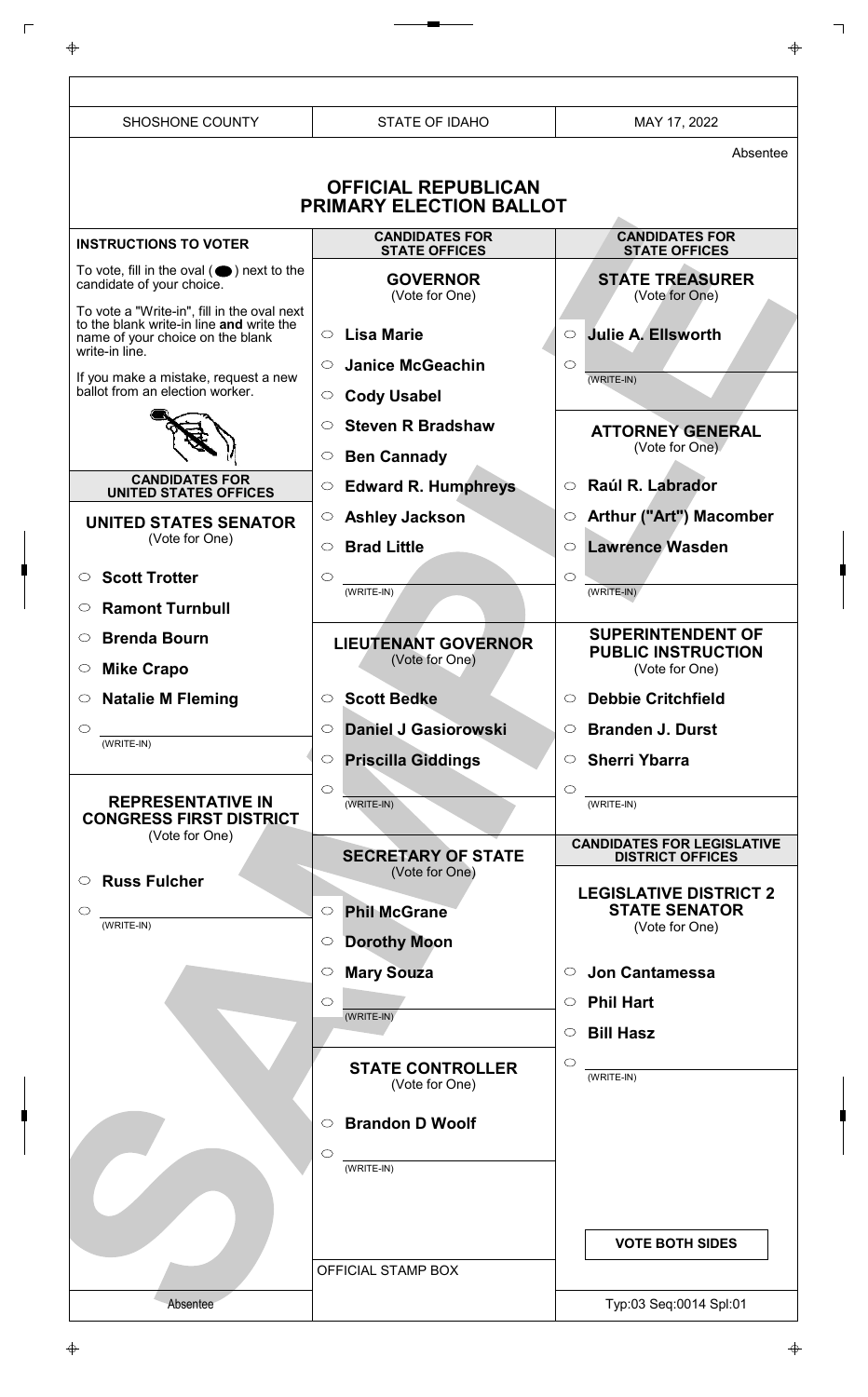

 $\Gamma$ 

┑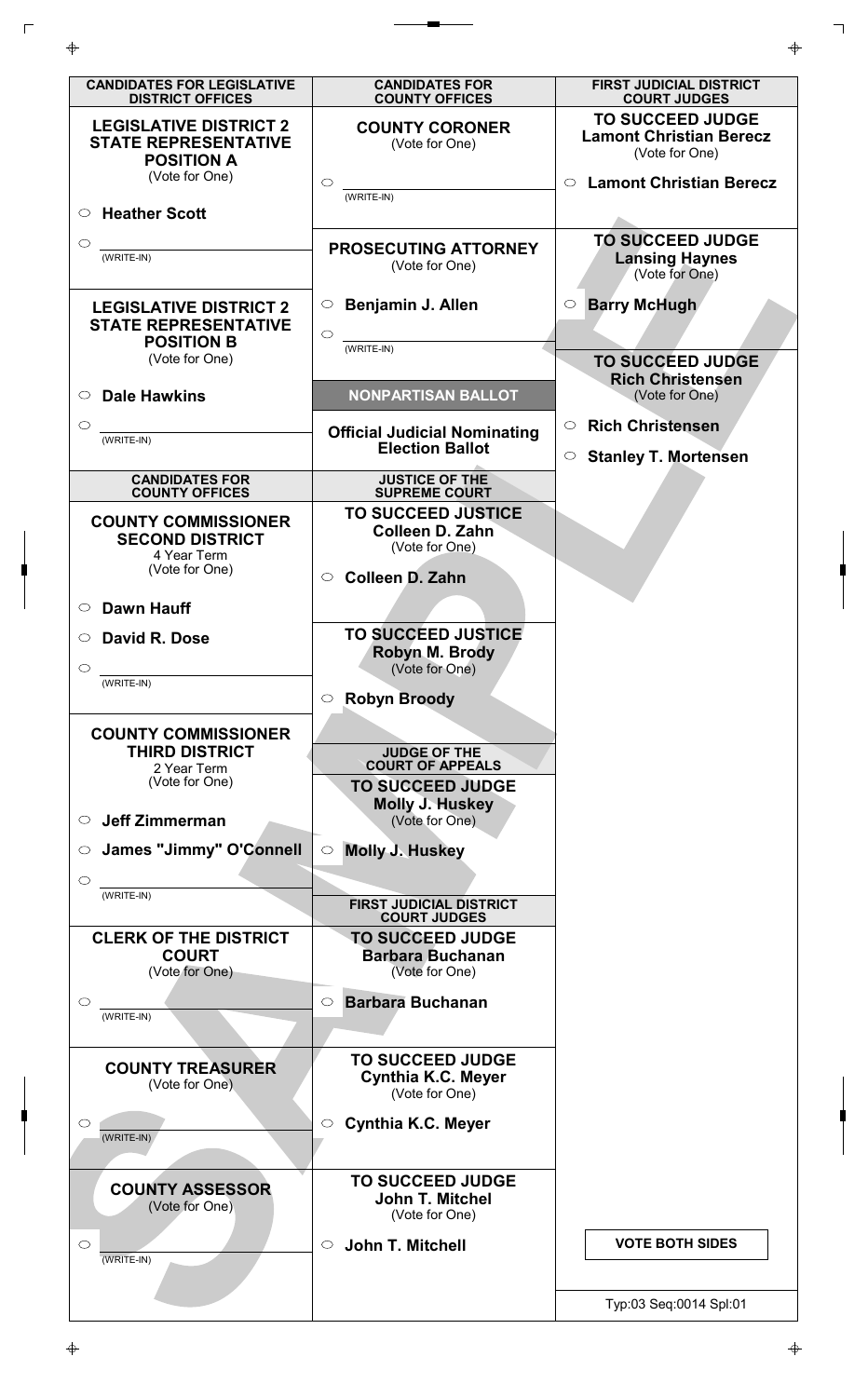| SHOSHONE COUNTY                                                                                                                  | <b>STATE OF IDAHO</b>                                                                               | MAY 17, 2022                                                       |
|----------------------------------------------------------------------------------------------------------------------------------|-----------------------------------------------------------------------------------------------------|--------------------------------------------------------------------|
|                                                                                                                                  |                                                                                                     | Absentee                                                           |
|                                                                                                                                  | <b>OFFICIAL CONSTITUTION</b><br><b>PRIMARY ELECTION BALLOT</b>                                      |                                                                    |
| <b>INSTRUCTIONS TO VOTER</b>                                                                                                     | <b>CANDIDATES FOR</b><br><b>STATE OFFICES</b>                                                       | <b>CANDIDATES FOR</b><br><b>COUNTY OFFICES</b>                     |
| To vote, fill in the oval $($ $\bullet)$ next to the<br>candidate of your choice.<br>To vote a "Write-in", fill in the oval next | <b>STATE CONTROLLER</b><br>(Vote for One)                                                           | <b>COUNTY COMMISSIONER</b><br><b>SECOND DISTRICT</b>               |
| to the blank write-in line and write the<br>name of your choice on the blank<br>write-in line.                                   | <b>Miste Gardner</b><br>$\circ$                                                                     | 4 Year Term<br>(Vote for One)                                      |
| If you make a mistake, request a new<br>ballot from an election worker.                                                          | $\circ$<br>(WRITE-IN)                                                                               | $\circ$<br>(WRITE-IN)                                              |
|                                                                                                                                  | <b>STATE TREASURER</b><br>(Vote for One)                                                            | <b>COUNTY COMMISSIONER</b><br><b>THIRD DISTRICT</b><br>2 Year Term |
| <b>CANDIDATES FOR</b><br><b>UNITED STATES OFFICES</b>                                                                            | $\circ$<br>(WRITE-IN)                                                                               | (Vote for One)                                                     |
| <b>UNITED STATES SENATOR</b><br>(Vote for One)                                                                                   |                                                                                                     | $\circ$<br>(WRITE-IN)                                              |
| Ray J. Writz<br>$\circ$                                                                                                          | <b>ATTORNEY GENERAL</b><br>(Vote for One)                                                           | <b>CLERK OF THE DISTRICT</b>                                       |
| $\circ$<br>(WRITE-IN)                                                                                                            | $\circ$<br>$(WRITE-IN)$                                                                             | <b>COURT</b><br>(Vote for One)<br>$\circ$                          |
| <b>REPRESENTATIVE IN</b><br><b>CONGRESS FIRST DISTRICT</b><br>(Vote for One)                                                     | <b>SUPERINTENDENT OF</b><br><b>PUBLIC INSTRUCTION</b><br>(Vote for One)<br>$\circ$<br>(WRITE-IN)    | (WRITE-IN)<br><b>COUNTY TREASURER</b><br>(Vote for One)            |
| $\circ$<br>(WRITE-IN)                                                                                                            | <b>CANDIDATES FOR LEGISLATIVE</b><br><b>DISTRICT OFFICES</b>                                        | $\circ$<br>(WRITE-IN)                                              |
| <b>CANDIDATES FOR</b><br><b>STATE OFFICES</b><br><b>GOVERNOR</b><br>(Vote for One)                                               | <b>LEGISLATIVE DISTRICT 2</b><br><b>STATE SENATOR</b><br>(Vote for One)                             | <b>COUNTY ASSESSOR</b><br>(Vote for One)<br>$\circlearrowright$    |
| <b>Chantyrose Davison</b><br>$\circ$                                                                                             | $\circ$<br>(WRITE-IN)                                                                               | $(WRITE-IN)$                                                       |
| $\circ$<br>(WRITE-IN)                                                                                                            |                                                                                                     | <b>COUNTY CORONER</b><br>(Vote for One)                            |
| <b>LIEUTENANT GOVERNOR</b><br>(Vote for One)                                                                                     | <b>LEGISLATIVE DISTRICT 2</b><br><b>STATE REPRESENTATIVE</b><br><b>POSITION A</b><br>(Vote for One) | $\circ$<br>(WRITE-IN)                                              |
| <b>Pro-Life</b><br>$\bigcirc$<br>(a person, formerly known as<br>Marvin Richardson)                                              | $\circlearrowright$<br>(WRITE-IN)                                                                   | <b>PROSECUTING ATTORNEY</b><br>(Vote for One)                      |
| $\circ$<br>(WRITE-IN)<br><b>SECRETARY OF STATE</b>                                                                               | <b>LEGISLATIVE DISTRICT 2</b><br><b>STATE REPRESENTATIVE</b><br><b>POSITION B</b><br>(Vote for One) | $\circlearrowright$<br>(WRITE-IN)                                  |
| (Vote for One)                                                                                                                   | $\circ$<br>(WRITE-IN)                                                                               |                                                                    |
| $\circ$<br>(WRITE-IN)                                                                                                            | OFFICIAL STAMP BOX                                                                                  | <b>VOTE BOTH SIDES</b>                                             |
| Absentee                                                                                                                         |                                                                                                     | Typ:04 Seq:0014 Spl:01                                             |

 $\mathord{\parallel}$ 

 $\overline{\mathbb{F}}$ 

 $\begin{array}{c} \n \downarrow \\ \n \downarrow \\ \n \downarrow \n \end{array}$ 

 $\downarrow$ 

 $\overline{\phantom{a}}$ 

 $\overline{\Phi}$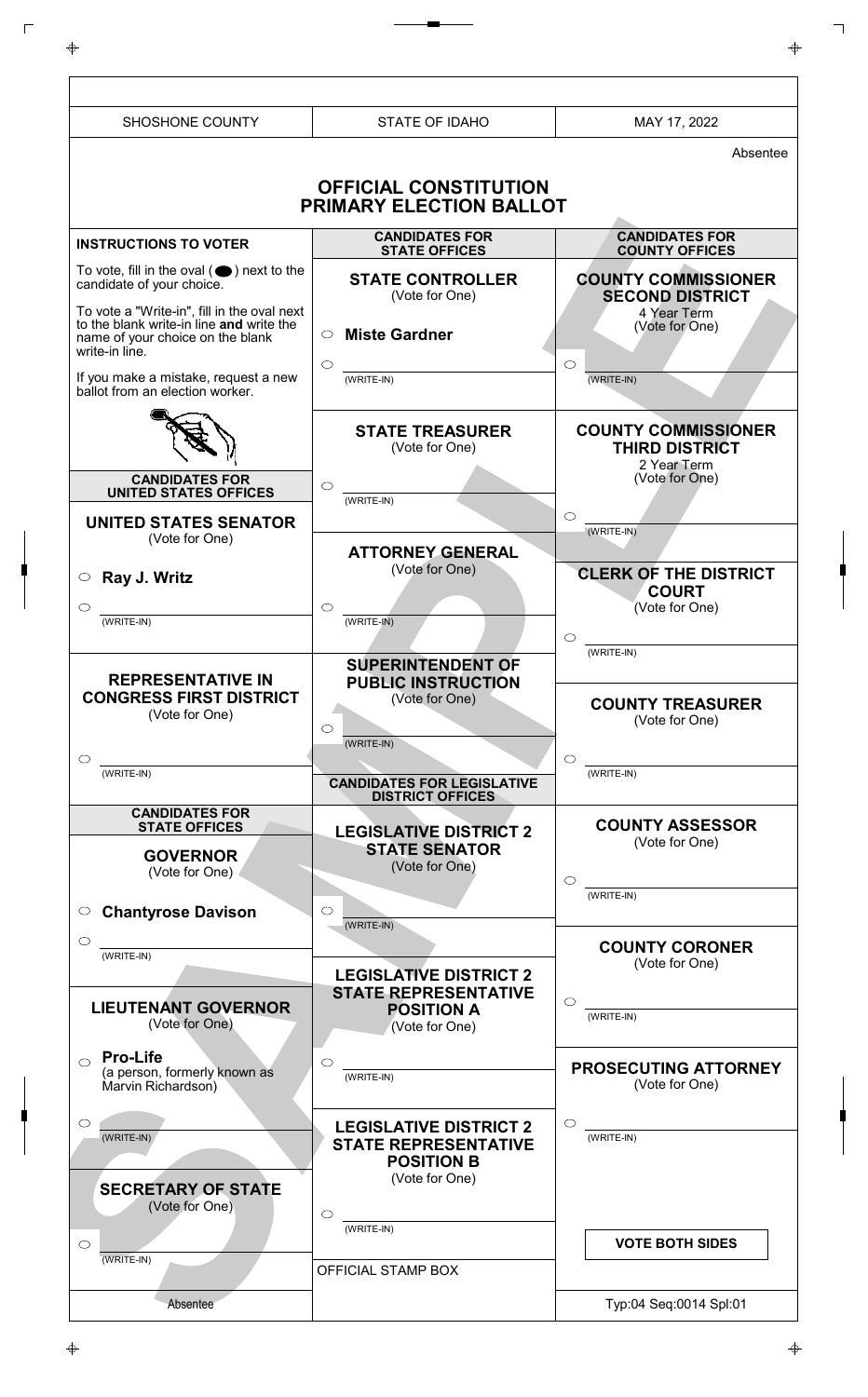| <b>NONPARTISAN BALLOT</b>                                                   | <b>FIRST JUDICIAL DISTRICT</b>                 |                        |
|-----------------------------------------------------------------------------|------------------------------------------------|------------------------|
|                                                                             | <b>COURT JUDGES</b><br><b>TO SUCCEED JUDGE</b> |                        |
| <b>Official Judicial Nominating</b><br><b>Election Ballot</b>               | <b>Rich Christensen</b><br>(Vote for One)      |                        |
| <b>JUSTICE OF THE</b><br><b>SUPREME COURT</b>                               | <b>Rich Christensen</b><br>$\circlearrowright$ |                        |
| <b>TO SUCCEED JUSTICE</b><br><b>Colleen D. Zahn</b><br>(Vote for One)       | <b>Stanley T. Mortensen</b><br>$\circ$         |                        |
| Colleen D. Zahn<br>$\circ$                                                  |                                                |                        |
| <b>TO SUCCEED JUSTICE</b><br>Robyn M. Brody<br>(Vote for One)               |                                                |                        |
| <b>Robyn Broody</b><br>$\circ$                                              |                                                |                        |
| <b>JUDGE OF THE</b><br><b>COURT OF APPEALS</b>                              |                                                |                        |
| <b>TO SUCCEED JUDGE</b><br>Molly J. Huskey<br>(Vote for One)                |                                                |                        |
| <b>Molly J. Huskey</b><br>$\circ$                                           |                                                |                        |
| <b>FIRST JUDICIAL DISTRICT</b><br><b>COURT JUDGES</b>                       |                                                |                        |
| <b>TO SUCCEED JUDGE</b><br><b>Barbara Buchanan</b><br>(Vote for One)        |                                                |                        |
| <b>Barbara Buchanan</b><br>$\circ$                                          |                                                |                        |
| <b>TO SUCCEED JUDGE</b><br><b>Cynthia K.C. Meyer</b><br>(Vote for One)      |                                                |                        |
| ○ Cynthia K.C. Meyer                                                        |                                                |                        |
| <b>TO SUCCEED JUDGE</b><br>John T. Mitchel<br>(Vote for One)                |                                                |                        |
| John T. Mitchell<br>$\circ$                                                 |                                                |                        |
| <b>TO SUCCEED JUDGE</b><br><b>Lamont Christian Berecz</b><br>(Vote for One) |                                                |                        |
| <b>Lamont Christian Berecz</b><br>$\circ$                                   |                                                |                        |
| <b>TO SUCCEED JUDGE</b><br><b>Lansing Haynes</b><br>(Vote for One)          |                                                |                        |
| <b>Barry McHugh</b><br>$\bigcirc$                                           |                                                |                        |
|                                                                             |                                                | <b>VOTE BOTH SIDES</b> |
|                                                                             |                                                | Typ:04 Seq:0014 Spl:01 |

 $\Box$ 

 $\ddot{\Phi}$ 

┑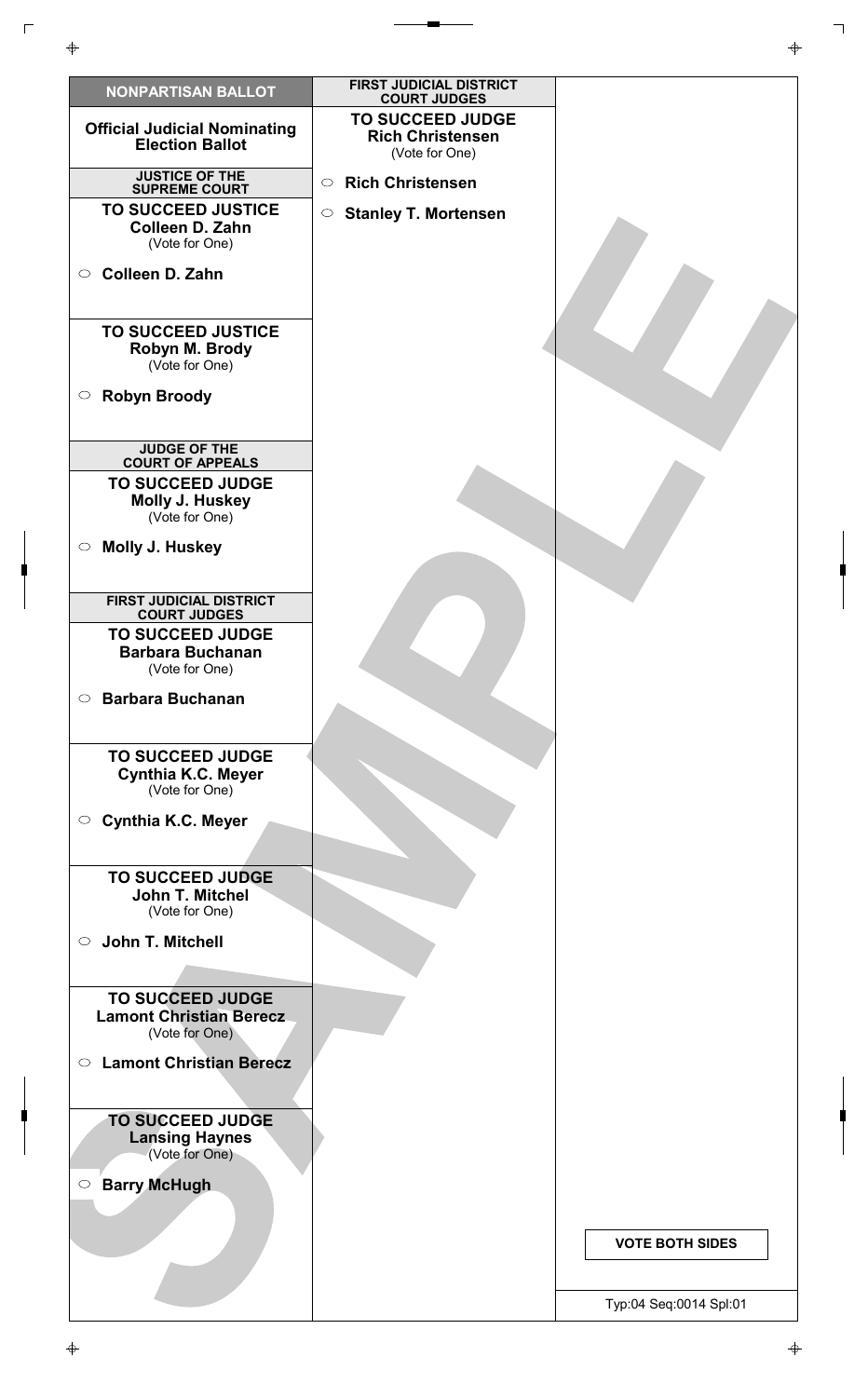SHOSHONE COUNTY STATE OF IDAHO NAY 17, 2022 Absentee **OFFICIAL NONPARTISAN PRIMARY ELECTION BALLOT** Absentee **INSTRUCTIONS TO VOTER** To vote, fill in the oval  $($   $\bigcirc$  ) next to the candidate of your choice. To vote a "Write-in", fill in the oval next to the blank write-in line **and** write the name of your choice on the blank write-in line. If you make a mistake, request a new ballot from an election worker. Typ:05 Seq:0014 Spl:01 OFFICIAL STAMP BOX **NONPARTISAN BALLOT Official Judicial Nominating Election Ballot JUSTICE OF THE SUPREME COURT TO SUCCEED JUSTICE Colleen D. Zahn** (Vote for One) **Colleen D. Zahn TO SUCCEED JUSTICE Robyn M. Brody** (Vote for One) **Robyn Broody JUDGE OF THE COURT OF APPEALS TO SUCCEED JUDGE Molly J. Huskey** (Vote for One) **Molly J. Huskey FIRST JUDICIAL DISTRICT COURT JUDGES TO SUCCEED JUDGE Barbara Buchanan** (Vote for One) **Barbara Buchanan TO SUCCEED JUDGE Cynthia K.C. Meyer** (Vote for One) **Cynthia K.C. Meyer FIRST JUDICIAL DISTRICT COURT JUDGES TO SUCCEED JUDGE John T. Mitchel** (Vote for One) **John T. Mitchell TO SUCCEED JUDGE Lamont Christian Berecz** (Vote for One) **Lamont Christian Berecz TO SUCCEED JUDGE Lansing Haynes** (Vote for One) **Barry McHugh TO SUCCEED JUDGE Rich Christensen** (Vote for One) **Rich Christensen Stanley T. Mortensen**

 $\Gamma$ 

 $\overline{\Phi}$ 

</u>